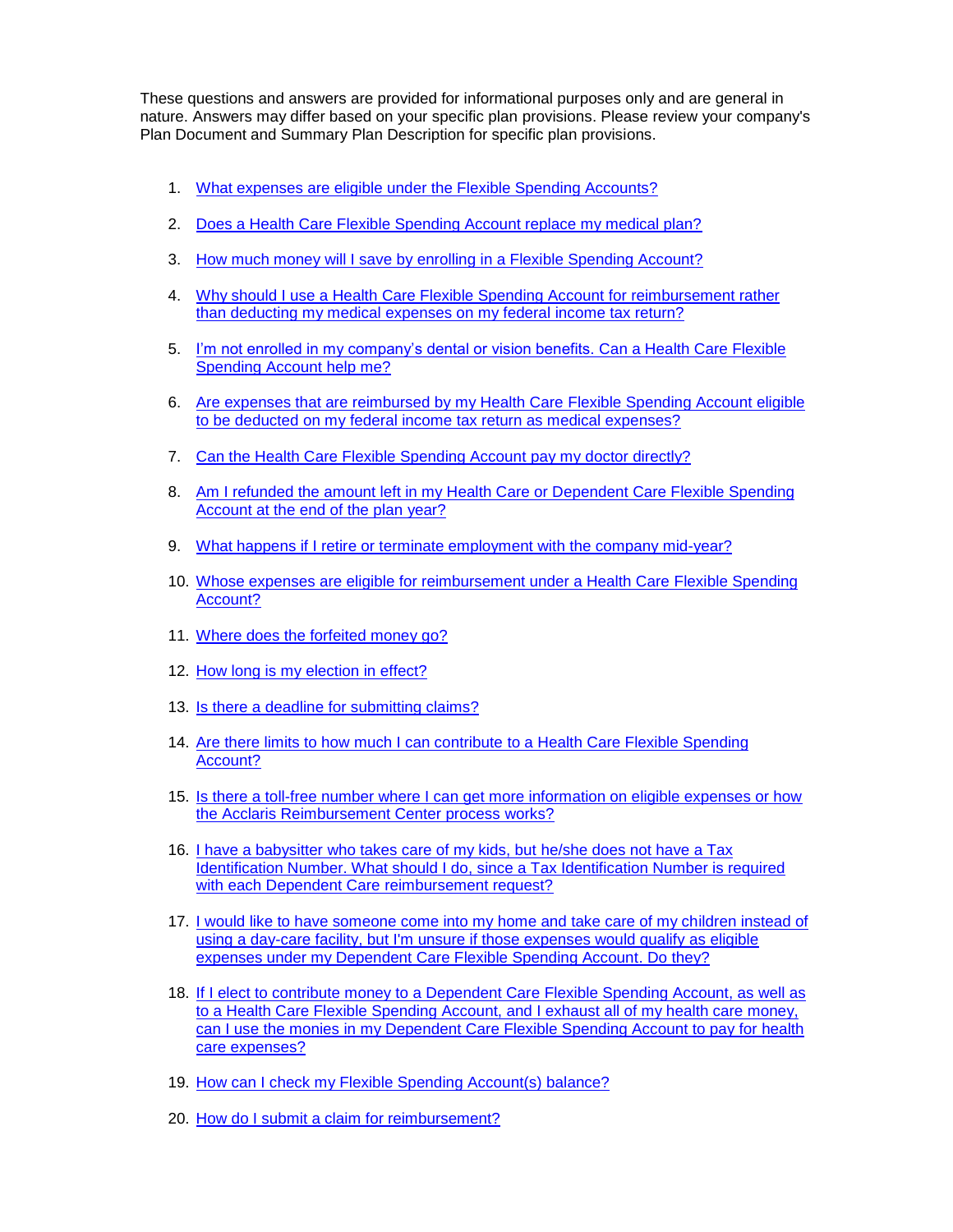- <span id="page-1-2"></span>21. What over-the-counter [medications will be reimbursed?](#page-5-0)
- 22. [How do I get reimbursed for my over-the-counter](#page-5-1) medications that my doctor has [prescribed?](#page-5-1)
- <span id="page-1-3"></span>23. [What are my methods of payment?](#page-5-2)
- 24. What are the IRS Standard Mileage Rates?
- <span id="page-1-4"></span><span id="page-1-0"></span>1. What expenses are eligible under the Flexible Spending Accounts (FSAs)? **Health Care Flexible Spending Account**
	- Under the Health Care Flexible Spending Account, eligible expenses are generally the same as those allowable for the medical tax deduction, as outlined in IRS Publication 502. However, it is important to note that although IRS Publication 502 provides a list of eligible expenses, this publication provides the eligible expenses in regard to your personal taxes.
	- For a comprehensive list of eligible expenses, please go to <http://www.irs.gov/publications/p502/index.html>
		- $\triangleright$  Please note that premiums are not an eligible expense under the Flexible Spending Account.
		- $\triangleright$  Certain expenses may require documentation from your physician to validate that the service or treatment was necessary to treat a specific medical condition and therefore is eligible under the Health Care Flexible Spending account.
		- $\triangleright$  Your eligible expenses may be restricted if you are covered under your employer's Limited Purpose or Post Deductible Flexible Spending Account.
	- For additional information regarding flexible spending accounts, please go to <http://www.irs.gov/pub/irs-pdf/p969.pdf>
	- Please also refer to your employer's summary plan description for a list of qualified eligible expenses, as your employer's plan may have additional restrictions.

# **Dependent Care Spending Account**

- FSAs can also be established to pay for certain expenses to care for dependents who live with you while you are at work.
- An eligible dependent is defined as an individual who can be claimed by an employee as a dependent for federal tax purposes under IRC Sec. 151(c) and meets the following requirements:
	- o Child under age 13
	- $\circ$  An individual, such as a disabled parent, who requires full-time care because of a physical or mental incapacity
	- $\circ$  An employee's spouse who is physically or mentally incapable of caring for himself or herself
- For additional information regarding dependent care, please go to <http://www.irs.gov/pub/irs-pdf/p503.pdf>

# [Return to top.](#page-0-0)

2. Does a Health Care Flexible Spending Account replace my medical plan?

No. A Health Care Flexible Spending Account offers you a means to pay for eligible out-of-pocket health care expenses with before-tax money. You should first submit your claims to your health care plan so they can pay according to the plan provisions. Then, the remaining out-of-pocket eligible expenses can be submitted to your Health Care Flexible Spending Account.

# [Return to top.](#page-0-0)

<span id="page-1-1"></span>3. How much money will I save by enrolling in a Flexible Spending Account?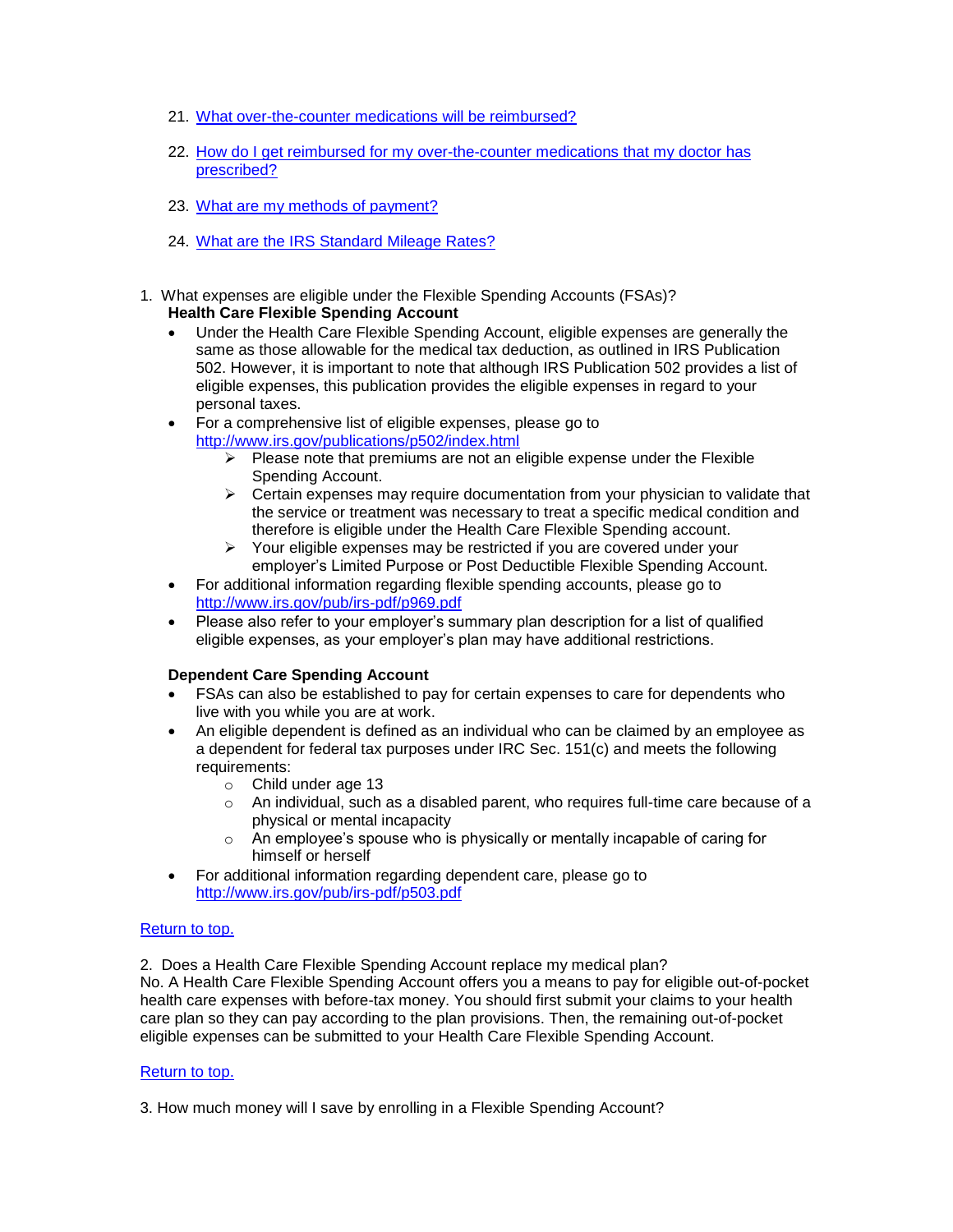Your before-tax contributions made to your Flexible Spending Account are not included in your gross income for federal (and most state) tax purposes. Your savings will be based upon your individual income and tax filings.

# [Return to top.](#page-0-1)

<span id="page-2-0"></span>4. Why should I use a Health Care Flexible Spending Account for reimbursement rather than deducting my medical expenses on my federal income tax return? Only medical expenses that exceed 7.5% of your Adjusted Gross Income (AGI) can be deducted on your federal income tax return. Before-tax Health Care Flexible Spending Account contributions are tax-free (for federal tax purposes). You do not have to meet the 7.5% AGI threshold before receiving the tax savings. Money set aside through a Flexible Spending Account is also exempt from FICA taxes.

### [Return to](#page-0-2) top.

<span id="page-2-1"></span>5. I'm not enrolled in my company's dental or vision benefits. Can a Health Care Flexible Spending Account help me?

Yes. You do not need to be enrolled in your company's dental or vision benefits plan to take advantage of the Health Care Flexible Spending Account plan. When you incur a dental or vision expense, simply submit your receipt for services with a Reimbursement Request Form – Health Care Flexible Spending Account, indicating that you do not have coverage.

### [Return to top.](#page-0-3)

<span id="page-2-2"></span>6. Are expenses that are reimbursed by my Health Care Flexible Spending Account eligible to be deducted on my federal income tax return as medical expenses?

No, because you have already received reimbursement with tax-free dollars. Only expenses not reimbursed through an insurance plan or a Flexible Spending Account may be claimed on your federal income tax return.

#### [Return to top.](#page-0-4)

<span id="page-2-3"></span>7. Can the Health Care Flexible Spending Account pay my doctor directly? You can pay your providers directly from your account when using the online claim feature. To access this feature, do the following:

- Sign in to your account at [www.acclarisonline.com.](http://www.acclarisonline.com/)
- Click **New Claim** in the **Enter New Claim** box on the left side of the screen.
- Select the claim **Category** from the drop down list and then click **Continue**.
- Enter required claim information.
- Select **Pay Other** and click **Continue**.
- If you chose **Pay Other**, choose the provider from the list displayed and click **Continue**.
- If your provider is not on the list, choose **Add Provider**.
- Complete required information and click **Continue**.
- Confirm accuracy of provider information and click **Submit**.
- Review information and click **Submit**.
- You will receive confirmation that your claim was successfully entered and instructions on how to submit your receipts.
	- o Select the **Customized Fax Coversheet** link, print the document and then fax (or mail) that along with your receipts. OR
	- o Select **Upload Receipt Images** if you have your receipts saved as an image.
- Following proper substantiation, your reimbursement request will be processed.

# [Return to top.](#page-0-5)

<span id="page-2-4"></span>8. Am I refunded the amount left in my Health Care Flexible Spending Account at the end of the plan year?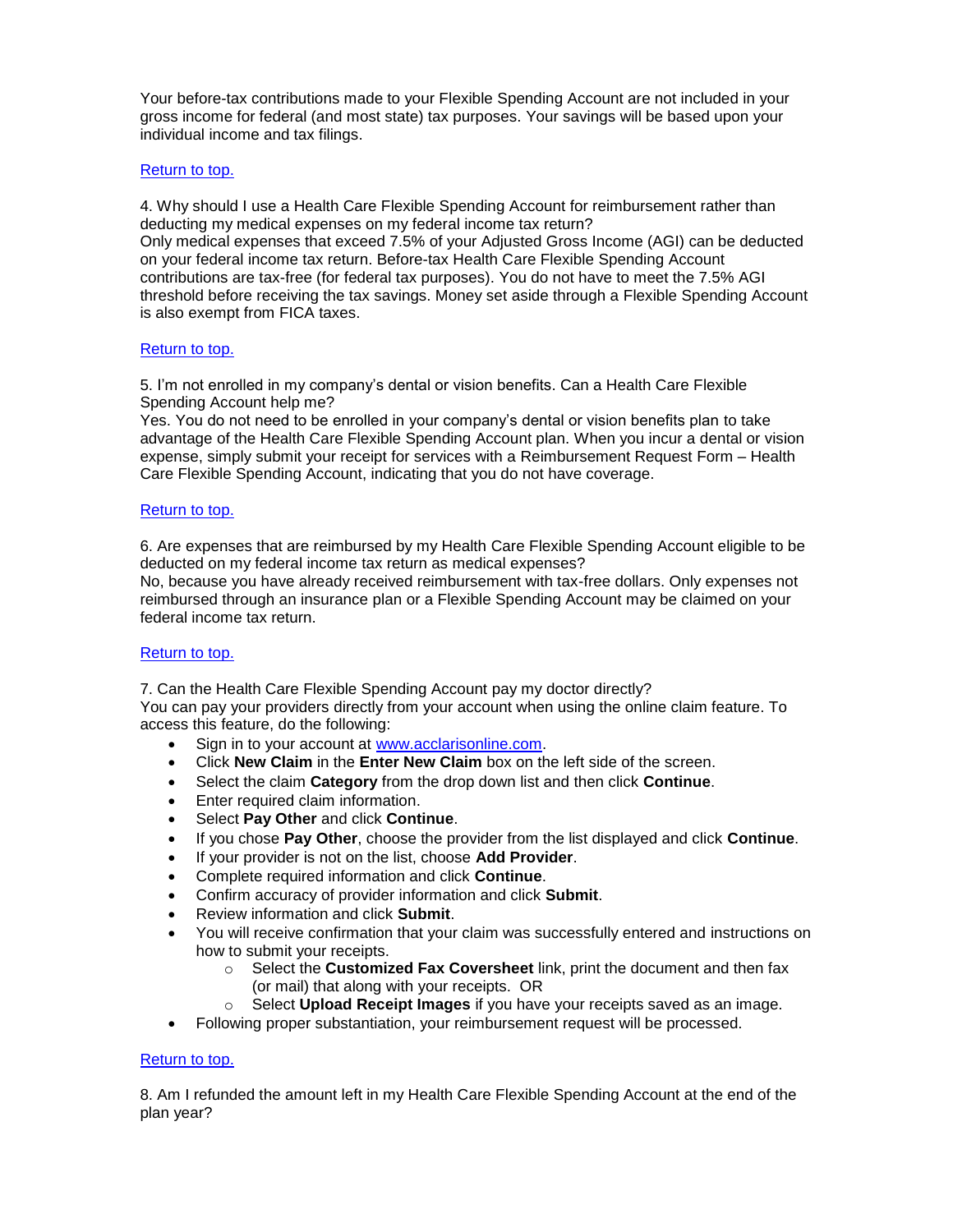No. The Health Care Flexible Spending Account (as well as the Dependent Care Flexible Spending Account) is subject to the "use it or lose it" rule, which means that any unused money left in your Flexible Spending Account at the end of the plan year, or grace period if applicable, will be forfeited. However, you can maximize the use of your account by carefully determining how much to set aside and making sure that you file claims promptly and prior to the end of the claims filing deadline established under your plan.

### [Return to top.](#page-0-6)

<span id="page-3-0"></span>9. What happens if I retire or terminate employment with the company mid-year? Once you stop making contributions to your account, you cannot submit claims for expenses incurred after you stop participating in the plan (You may submit expenses incurred before you stop participating in the plan). However, you may choose to continue your Health Care Flexible Spending Account deductions through COBRA on an after-tax basis. You will be billed for the contribution amount and as long as you continue to pay, you will be able to continue using your account through the end of the plan year or your last monthly contribution, whichever occurs first. You will not be able to continue your Dependent Care Spending Account after you have terminated employment, unless your plan specifically allows for reimbursement of expenses incurred after you are no longer participating in the plan.

### [Return to top.](#page-0-7)

<span id="page-3-1"></span>10. Whose expenses are eligible for reimbursement under a Health Care Flexible Spending Account?

A Health Care Flexible Spending Account may be used to reimburse eligible health care expenses for you and anyone who is claimed as a dependent on your federal income tax return.

### [Return to top.](#page-0-8)

<span id="page-3-2"></span>11. Where does the forfeited money go? Plan sponsors abide by IRS regulations for the use of forfeited money.

#### [Return to top.](#page-0-9)

#### <span id="page-3-3"></span>12. How long is my election in effect?

Your election is in effect until the end of the plan year or grace period, if applicable. Each year you will have the opportunity to re-enroll and select a new annual election amount. You may be allowed to change your contribution amount during the year if you experience a change in status event as defined under your plan. If you stop contributing, only services incurred while you were making contributions will be reimbursed. Please refer to your company's Plan Document and Summary Plan Description for more information.

#### [Return to top.](#page-0-10)

#### <span id="page-3-4"></span>13. Is there a deadline for submitting claims?

Your employer will determine a year-end run-out period. All claims must be submitted by such claims filing deadline as defined under your plan. To find out your plan's run-out period or submission deadline, you can contact the Acclaris Reimbursement Center virtually 24 hours a day, 7 days a week, either online or by phone.

# **Online**

- o Sign in to your account at [www.acclarisonline.com.](http://www.acclarisonline.com/)
- o Click the **Accounts** tab at the top of the page.
- o On the **Accounts** page, you will find details on your active accounts. The submission deadline is located at the bottom of the account details information.

#### Phone

- o Call Acclaris at the number listed in the **Contact Us** link in the upper right corner of the Acclaris Web site.
- o Authenticate your information through the automated phone system.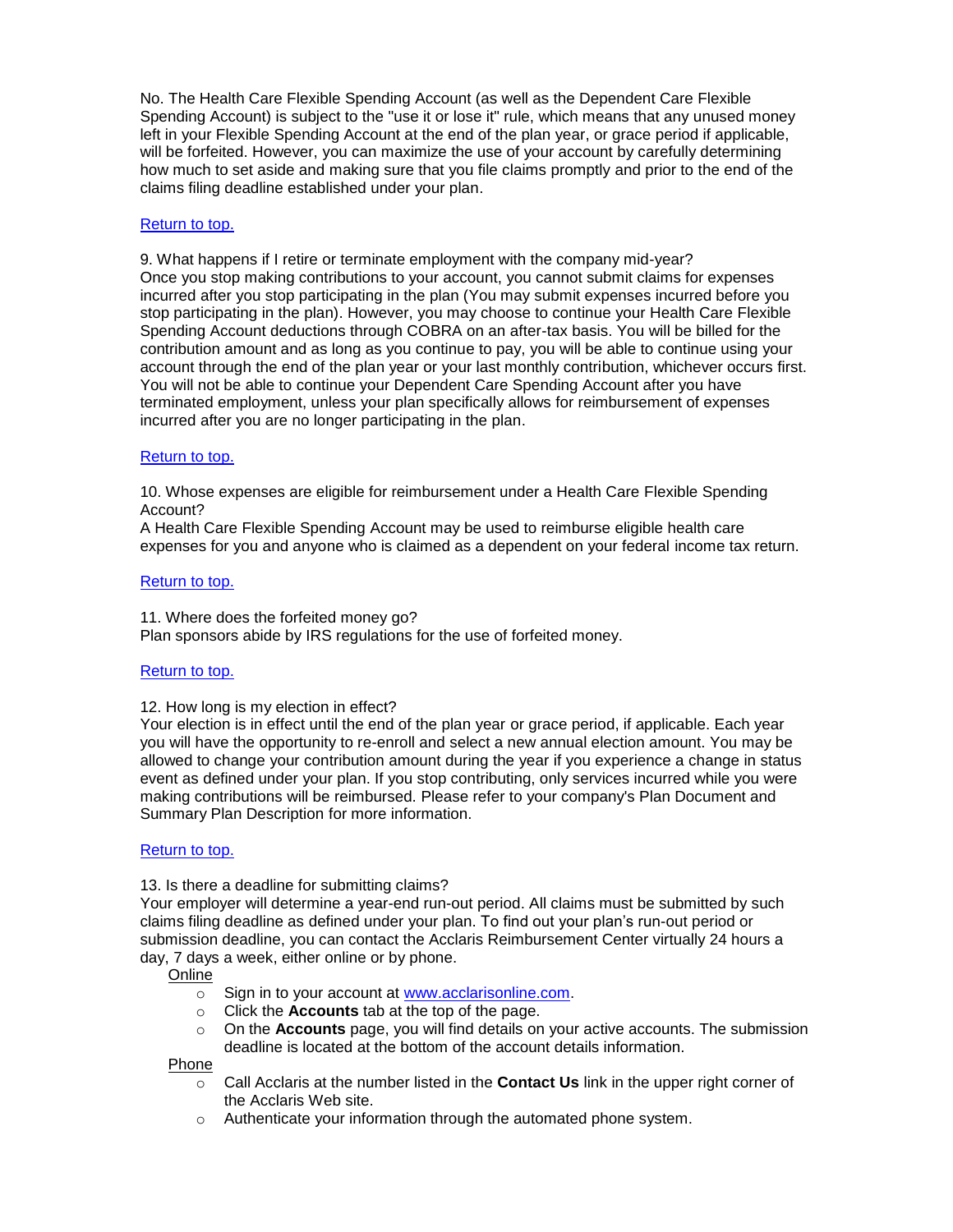- o From the **Main Menu**, select **Account Information** to hear your submission deadline and other plan details.
- $\circ$  You may also opt out of the automated phone system to speak to a Customer Service Representative for assistance from 8:00 A.M. and 8:00 P.M. Eastern time.

# [Return to top.](#page-0-11)

<span id="page-4-0"></span>14. Are there limits to how much I can contribute to a Health Care Flexible Spending Account? The limit is set by your employer each year. Please refer to your company's Plan Document and Summary Plan Description for more information.

#### [Return to top.](#page-0-12)

<span id="page-4-1"></span>15. Is there a toll-free number where I can get more information on eligible expenses or how the Acclaris Reimbursement Center process works?

You can contact the Acclaris Reimbursement Center at [www.acclarisonline.com](http://www.acclarisonline.com/) virtually 24 hours a day, 7 days a week, or call the Acclaris Reimbursement Center at the number listed in the **Contact Us** link in the upper right corner of the Acclaris Web site. Customer Service Representatives are available Monday through Friday (excluding New York Stock Exchange holidays) between 8:00 A.M. and 8:00 P.M. Eastern time.

#### [Return to top.](#page-0-13)

<span id="page-4-2"></span>16. I have a babysitter who takes care of my kids, but he/she does not have a Tax Identification Number. What should I do since a Tax Identification Number is required with each Dependent Care reimbursement request?

If your baby-sitter does not have a Tax Identification Number, you must submit his/her nine-digit Social Security number with your reimbursement request.

#### [Return to top.](#page-0-14)

<span id="page-4-3"></span>17. I would like to have someone come into my home and take care of my children instead of using a day-care facility, but I'm unsure if those expenses would qualify as eligible expenses under my Dependent Care Flexible Spending Account. Do they?

Yes. You can include expenses paid to a babysitter if the services are necessary in order for you (or, if you are married, you and your spouse) to work.

#### [Return to top.](#page-0-15)

<span id="page-4-4"></span>18. If I elect to contribute money to a Dependent Care Flexible Spending Account, as well as to a Health Care Flexible Spending Account, and I exhaust all of my health care money, can I use the monies in my Dependent Care Flexible Spending Account to pay for health care expenses? No. The Health Care Flexible Spending Account and Dependent Care Flexible Spending Account are two separate accounts. You cannot transfer money between the two or submit reimbursement requests that are not consistent with each account's expense eligibility requirements.

# [Return to top.](#page-0-16)

<span id="page-4-5"></span>19. How can I check my Flexible Spending Account(s) balance?

If you have any questions about your account(s) status, you can contact the Acclaris Reimbursement Center virtually 24 hours a day, 7 days a week, either online or by phone. Online

- o Sign in to your account at [www.acclarisonline.com.](http://www.acclarisonline.com/)
- o Your Available Balance is located in the **Accounts at a Glance** section on the home page.
- o You can also select the **Accounts** tab at the top of the page to view additional details on your account.

#### Phone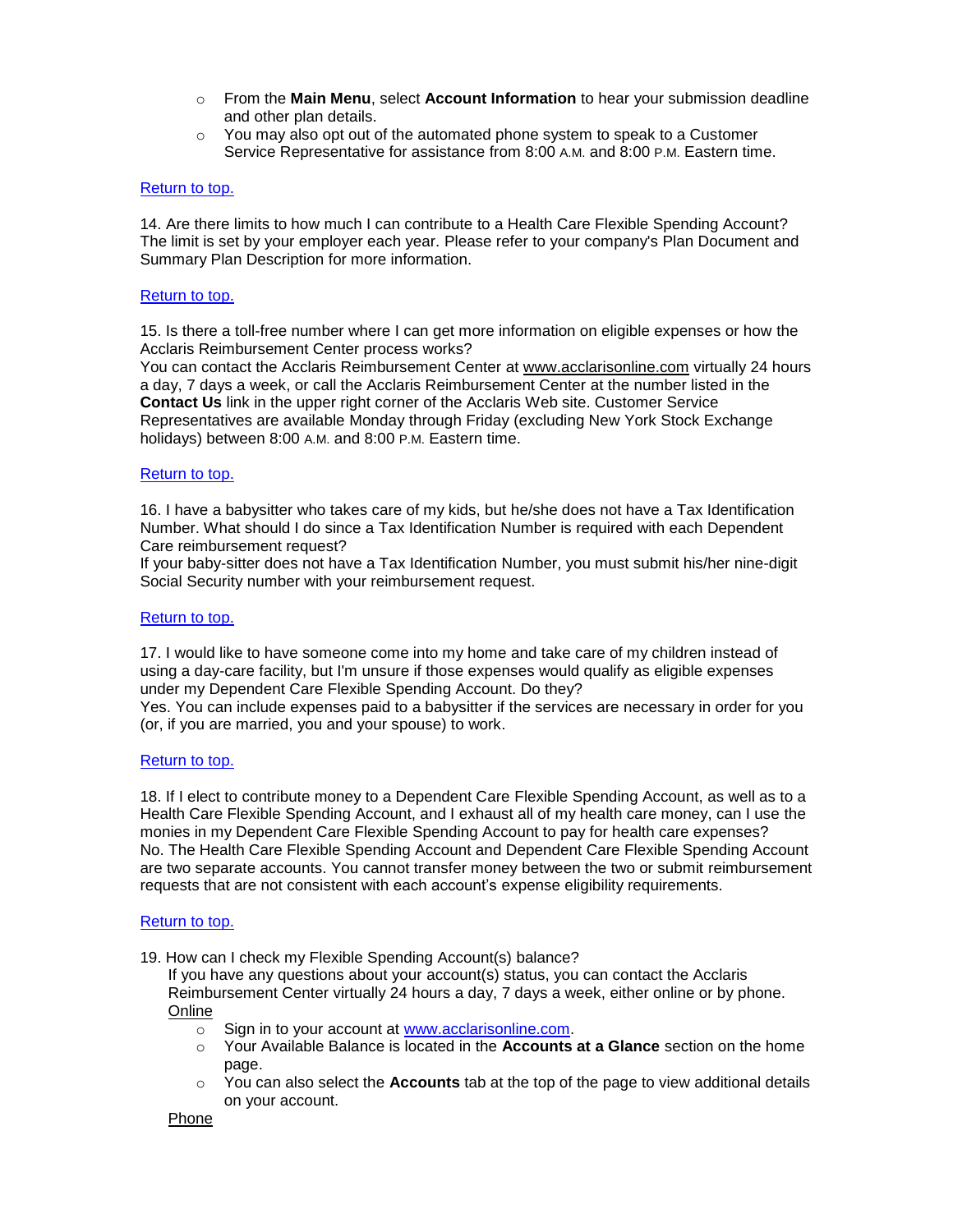- o Call Acclaris at the number listed in the **Contact Us** link in the upper right corner of the Acclaris Web site.
- o Authenticate your information through the automated phone system.
- o From the **Main Menu**, select **Account Information** to hear your available balance and other plan details.
- $\circ$  You may also opt out of the automated phone system to speak to a Customer Service Representative for assistance from 8:00 A.M. and 8:00 P.M. Eastern time.

# [Return to top.](#page-0-17)

20. How do I submit a claim for reimbursement?

There are two ways you can submit a claim for reimbursement:

# Claim form

- Complete an FSA Health Care Reimbursement Form or an FSA Dependent Care Reimbursement Form.
- Submit your completed claim, along with any required supporting documentation via fax or mail.
- Following proper substantiation, your reimbursement request will be processed.

Online claim

- Sign in to your account at [www.acclarisonline.com.](http://www.acclarisonline.com/)
- Click **New Claim** in the **Enter New Claim** box on the left side of the screen.
- Select the claim **Category** from the drop-down list and then click **Continue**.
- Enter the required claim information.
- Complete the required information and click **Continue**.
- Review the information and click **Submit**.
- You will receive confirmation that your claim was successfully entered and instructions on how to submit your receipts.
	- o Select the **Customized Fax Coversheet** link, print the document and then fax (or mail) that along with your receipts. OR
	- o Select **Upload Receipt Images** if you have your receipts saved as an image.
- Following proper substantiation, your reimbursement request will be processed.

# [Return to top.](#page-1-2)

<span id="page-5-0"></span>21. What over-the-counter medications will be reimbursed?

Outside of insulin, you will not be able to receive reimbursement from your Health Care Flexible Spending Account for over-the-counter (OTC) medicines and drugs unless you have a doctor's prescription. Generally speaking, any OTC item with a medicinal component—such as pain relievers, cold and allergy remedies, even diaper cream—will require a prescription for reimbursement. However, there are some notable exceptions. To find out which OTC items are affected, view our OTC-FAQs.

# Return to top.

<span id="page-5-1"></span>22. How do I get reimbursed for my over-the-counter medications that my doctor has prescribed? You must complete and submit a Reimbursement Request, a doctor's prescription, and a copy of the cash register receipt for eligible over-the-counter medications. The receipt must include the merchant's name, date of purchase, name of the drug or medicine and the amount paid. Handwritten non-prescription drug names on cash register receipts will not be accepted. The name of the drug(s) and price(s) must be circled on the receipt.

# [Return to top.](#page-1-3)

# <span id="page-5-2"></span>23. What are my methods of payment?

You may be reimbursed by check or by authorizing Direct Deposit of your payments directly into the bank of your choice. You may also reimburse your provider directly using the "pay my provider" feature.